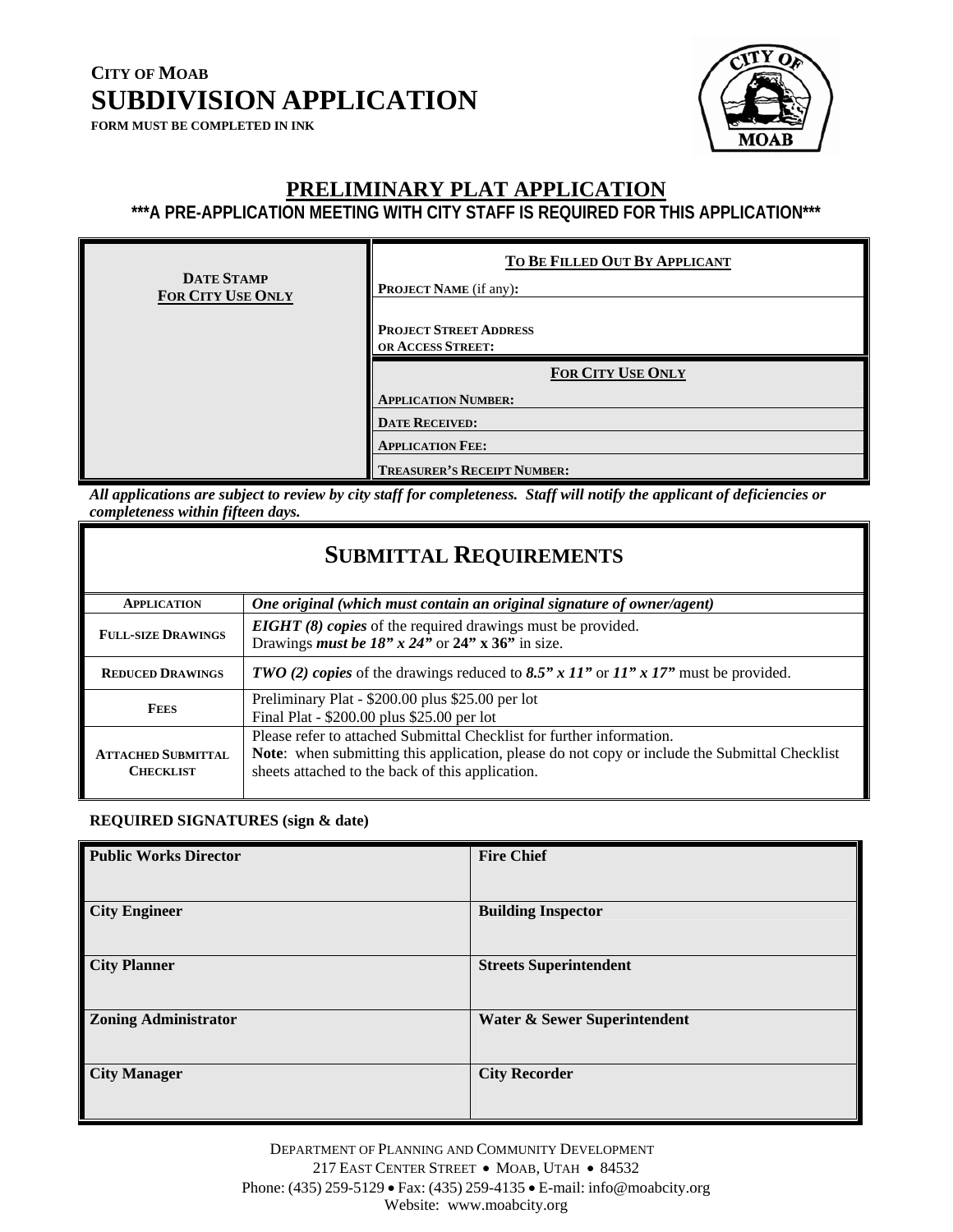**FORM MUST BE COMPLETED IN INK** 



| A. GENERAL INFORMATION                             |                                                                                                                                                                                                                                                     |                       |            |                                                   |
|----------------------------------------------------|-----------------------------------------------------------------------------------------------------------------------------------------------------------------------------------------------------------------------------------------------------|-----------------------|------------|---------------------------------------------------|
| Name of property owner:<br>1.                      | <u> 2000 - Andrea Andrew Maria (h. 1878).</u>                                                                                                                                                                                                       |                       |            |                                                   |
| Address:                                           | <u> 1989 - John Stein, Amerikaansk politiker (</u>                                                                                                                                                                                                  |                       |            |                                                   |
| Phone:                                             | $\frac{1}{2}$ Fax:                                                                                                                                                                                                                                  |                       |            |                                                   |
|                                                    |                                                                                                                                                                                                                                                     |                       |            |                                                   |
|                                                    |                                                                                                                                                                                                                                                     |                       |            |                                                   |
| Name of property owner:                            | <u> 2000 - Andrea Andrew Maria (h. 1888).</u>                                                                                                                                                                                                       |                       |            |                                                   |
| Address:                                           | <u> 1989 - Andrea Station Barbara, amerikan personal (h. 1989).</u>                                                                                                                                                                                 |                       |            |                                                   |
| Phone:                                             | $\frac{1}{2}$ Fax:                                                                                                                                                                                                                                  |                       |            |                                                   |
|                                                    |                                                                                                                                                                                                                                                     |                       |            |                                                   |
|                                                    | Attach additional owner information if necessary.<br>If the owner(s) of record as shown by the county assessor's office is (are) not the agent,<br>the owner's (owners') signed and notarized authorization( $s$ ) must accompany this application. |                       |            |                                                   |
| 2.<br>Address:                                     | Applicant or contact person:<br><u> 1989 - Johann Stoff, amerikansk politiker (d. 1989)</u>                                                                                                                                                         |                       |            |                                                   |
| Phone:                                             | <b>Example 2016</b> Fax: <u>Proposed by East 2016</u> Fax: 2016                                                                                                                                                                                     |                       |            |                                                   |
|                                                    |                                                                                                                                                                                                                                                     |                       |            |                                                   |
| 3.<br>Name of land surveyor:<br>Address:<br>Phone: | <u> 1980 - Jan Samuel Barbara, margaret eta idazlea (h. 1980).</u>                                                                                                                                                                                  |                       |            |                                                   |
|                                                    | $\overline{\phantom{a}}$ Fax:                                                                                                                                                                                                                       |                       |            | <u> 1980 - John Stone, amerikansk politiker (</u> |
|                                                    |                                                                                                                                                                                                                                                     |                       |            |                                                   |
| 4.<br>Description of proposal:                     |                                                                                                                                                                                                                                                     |                       |            |                                                   |
|                                                    |                                                                                                                                                                                                                                                     |                       |            |                                                   |
|                                                    |                                                                                                                                                                                                                                                     |                       |            |                                                   |
|                                                    |                                                                                                                                                                                                                                                     |                       |            |                                                   |
|                                                    | 5. Does the property/site contain hillside slopes over 25%?                                                                                                                                                                                         | $\Box$ yes            | $\Box$ no  | unknown                                           |
|                                                    | 6. Does any portion of the property/site reside in the FC-1 flood zone?                                                                                                                                                                             | $\Box$ yes            | no         | unknown                                           |
|                                                    | 7. Are any restrictive covenants existing or proposed? (If yes, please attach.)                                                                                                                                                                     |                       | $\Box$ yes | $\Box$ no                                         |
|                                                    | 8. Are there underlying/overlying agreements on the property?                                                                                                                                                                                       | yes<br>$\blacksquare$ | no         | unknown                                           |
|                                                    | DEPARTMENT OF PLANNING AND COMMUNITY DEVELOPMENT<br>217 EAST CENTER STREET . MOAB, UTAH . 84532<br>Phone: (435) 259-5129 • Fax: (435) 259-4135 • E-mail: info@moabcity.org                                                                          |                       |            |                                                   |

Website: www.moabcity.org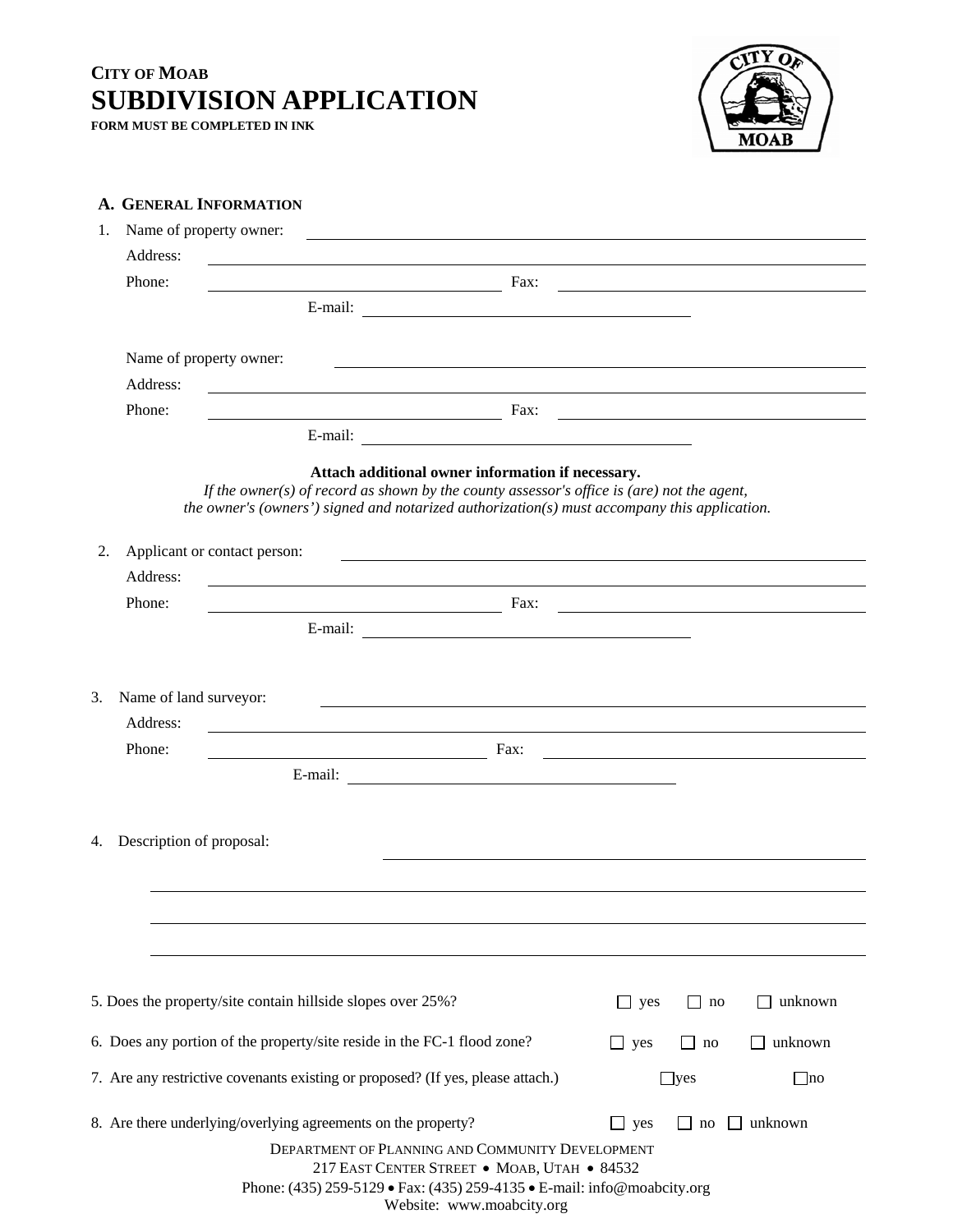**FORM MUST BE COMPLETED IN INK** 



If yes, check as appropriate and provide a copy of the decision document:

Conditional Use Permit **Zoning Variance** □ Planned Unit Development □ Other: Under which jurisdiction was the approval given? □ City of Moab Grand County Approval date:

#### **I hereby certify that I have read this application and know the same to be true and correct.**

\*Signature of owner or authorized agent Date

Please Print Name

\*Signature of owner or authorized agent Date

Please Print Name

*\*If signatory is not the owner of record, the attached "Owner/Agent Agreement" must be signed and notarized*

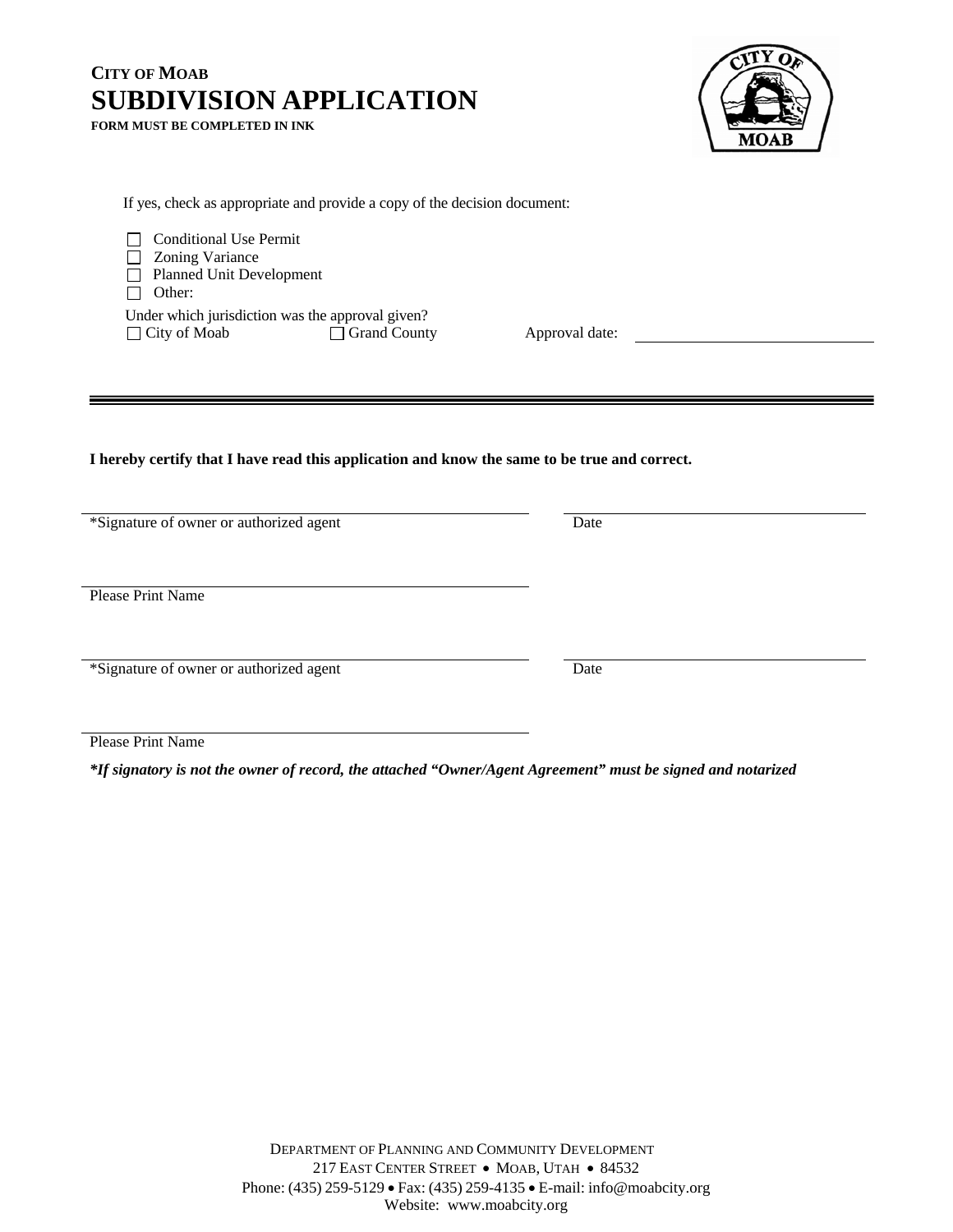### **CITY OF MOAB SUBDIVISION APPLICATION FORM MUST BE COMPLETED IN INK**



## **SUBDIVISION APPLICATION**  SUPPLEMENTARY INFORMATION

### **SUBMITTAL DOCUMENTS**

A complete application shall include the items listed below (unless waived in writing by the director or project manager):

|        | Completed application form provided by the city containing the original signatures of all property owners;                                                                                                                                                                                                                   |
|--------|------------------------------------------------------------------------------------------------------------------------------------------------------------------------------------------------------------------------------------------------------------------------------------------------------------------------------|
|        | Notarized Owner/Applicant agreement <i>signed by all owners</i> in the event the owners designate an agent to act in                                                                                                                                                                                                         |
|        | their stead;                                                                                                                                                                                                                                                                                                                 |
|        | Narrative describing the project (number and size of lots, total acreage, etc) including proposed types of uses, time<br>frame for completion of improvements, how development complies with the development code and general plan.<br>Please include correspondence with other governmental agencies and utility providers. |
|        | Eight (8) copies of the composite site plan/plat for review, must be 24" x 36" in size with a minimum scale of 1" =<br>100'.                                                                                                                                                                                                 |
| $\Box$ | Two (2) copies of reduced drawings, $11$ " x $17$ " or $8.5$ " x $11$ "                                                                                                                                                                                                                                                      |
|        | Vicinity map showing the proposed project site and major city streets (map shall, at a minimum, cover the section<br>in which the project is located);                                                                                                                                                                       |
| $\Box$ | An application fee in the amount of specified by the fee schedule, check made payable to the City of Moab;                                                                                                                                                                                                                   |
| $\Box$ | Stamped envelopes addressed to all property owners within 300 feet of the subject property boundary lines;                                                                                                                                                                                                                   |
|        | Weather resistant sign no smaller than 36" x 48" securely attached to the ground via a pole posted on the property<br>by the applicant at least three (3) days prior to the public hearing;                                                                                                                                  |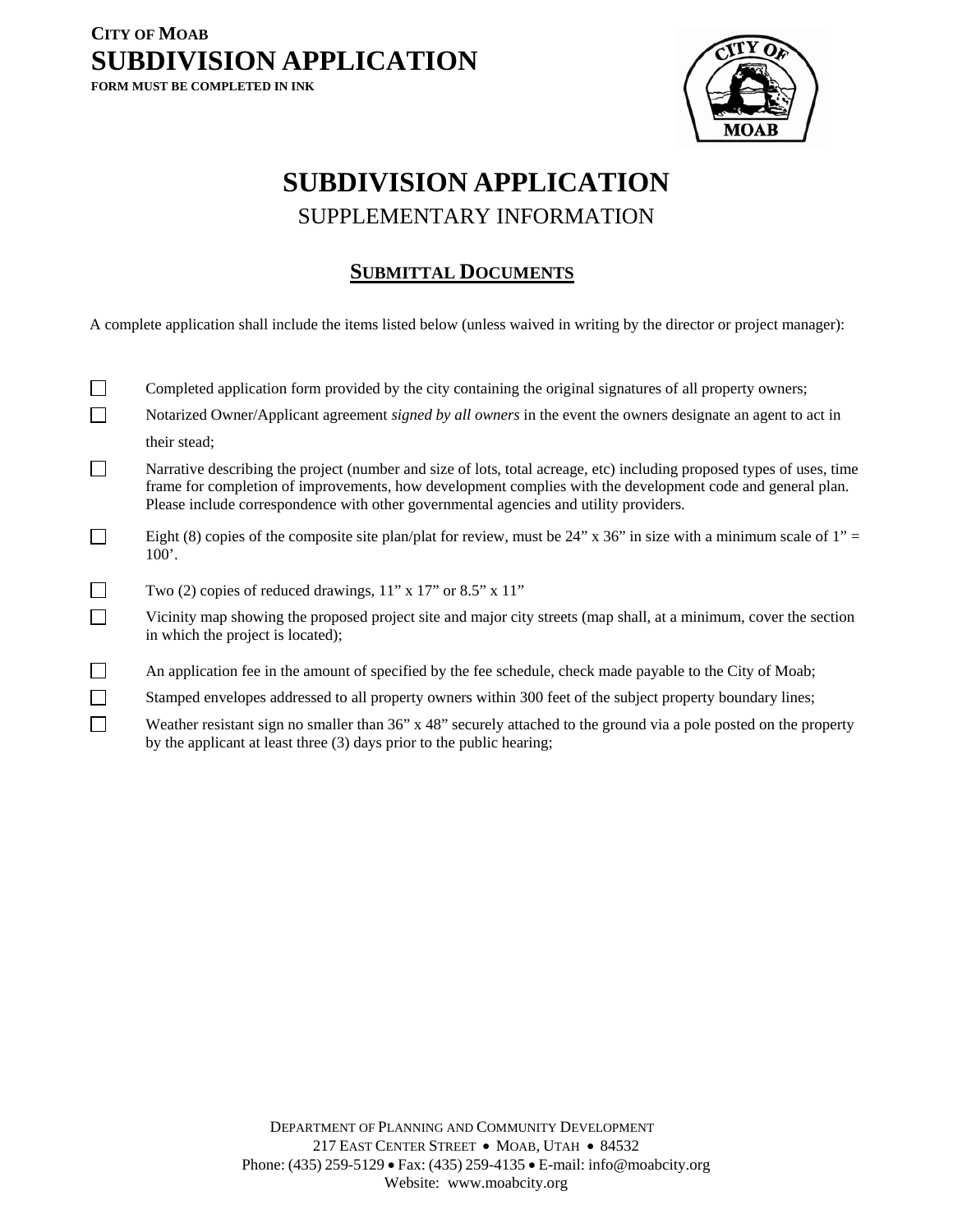**FORM MUST BE COMPLETED IN INK** 



### **PRELIMINARY PLAT CHECKLIST**

Preliminary Plat shall be prepared on tracing linen 24 inches by 36 inches and must be prepared by Licensed Land Surveyor.

### THE PRELIMINARY PLAT SHALL SHOW

- In a title block located in the lower right hand corner the following shall appear:
	- 1. The proposed name of the subdivision
	- 2. The location of the subdivision, including
		- a. Address
		- b. Section, township and range
	- 3. The name and address of
		- a. Owner
		- b. Subdivider (if different than owner)
		- c. Subdivision Designer
	- 4. Date of Preparation, scale (not les than  $1" = 100'$ ) and the north point;
- Location of and dimensions to the nearest benchmark or monument.
- Boundary line of the proposed subdivision indicated by a solid heavy line and indicate the total acreage encompassed thereby.
- All property under the control of the subdivider, even though only a portion is being subdivided. Where the plat submitted covers only a part of the subdivider's tract, a sketch of the prospective street system of the unplatted parts of the subdivider's land shall be submitted, and the street system shall be considered in the light of existing master street plans or other planning commission studies.
- The location, width and names of all existing streets within two hundred feet of the subdivision and of all prior platted streets or other public ways, utility right-of-way, parks, and other public open spaces, permanent buildings and structures, houses or permanent easements, within and adjacent to the tract.
- The location of all wells, proposed or active and abandoned within the tract and to a distance of at least one hundred feet beyond the tract boundaries.
- Existing sewers, water mains, culverts or other underground facilities within the tract and the distance of at least one hundred feet beyond the tract boundaries including pipe sizes, grades, manholes and their exact location.
- Existing ditches, canals, natural drainage channels and open waterways and proposed realignments.
- Boundary lines of adjacent tracts or unsubdivided land, showing ownership where possible.
- Contours at vertical intervals of not more than two feet, high water levels of all watercourses, if any, shall be indicated in the same datum for contour elevations. The layout of streets, showing location, widths and other dimensions of (designated by actual or proposed names and numbers) proposed streets, crosswalks, alleys and easements.
- $\Box$  The layout, numbers and typical dimensions of lots.
- Parcels of land intended to be dedicated or temporarily reserved for public use or set aside for use of property owners in the subdivision.

DEPARTMENT OF PLANNING AND COMMUNITY DEVELOPMENT 217 EAST CENTER STREET • MOAB, UTAH • 84532 Phone: (435) 259-5129 • Fax: (435) 259-4135 • E-mail: info@moabcity.org Website: www.moabcity.org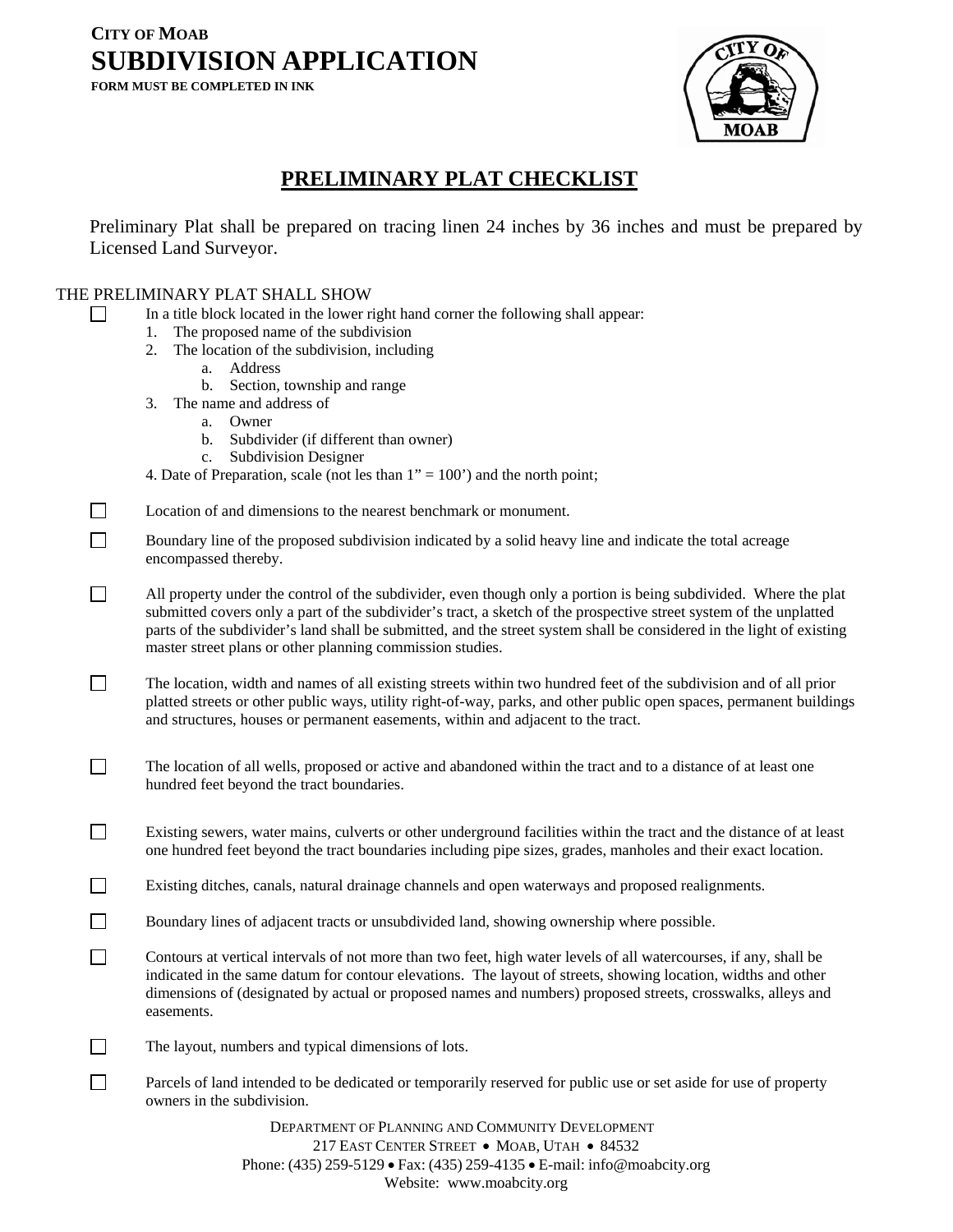**FORM MUST BE COMPLETED IN INK** 



DEPARTMENT OF PLANNING AND COMMUNITY DEVELOPMENT 217 EAST CENTER STREET • MOAB, UTAH • 84532 Phone: (435) 259-5129 • Fax: (435) 259-4135 • E-mail: info@moabcity.org Website: www.moabcity.org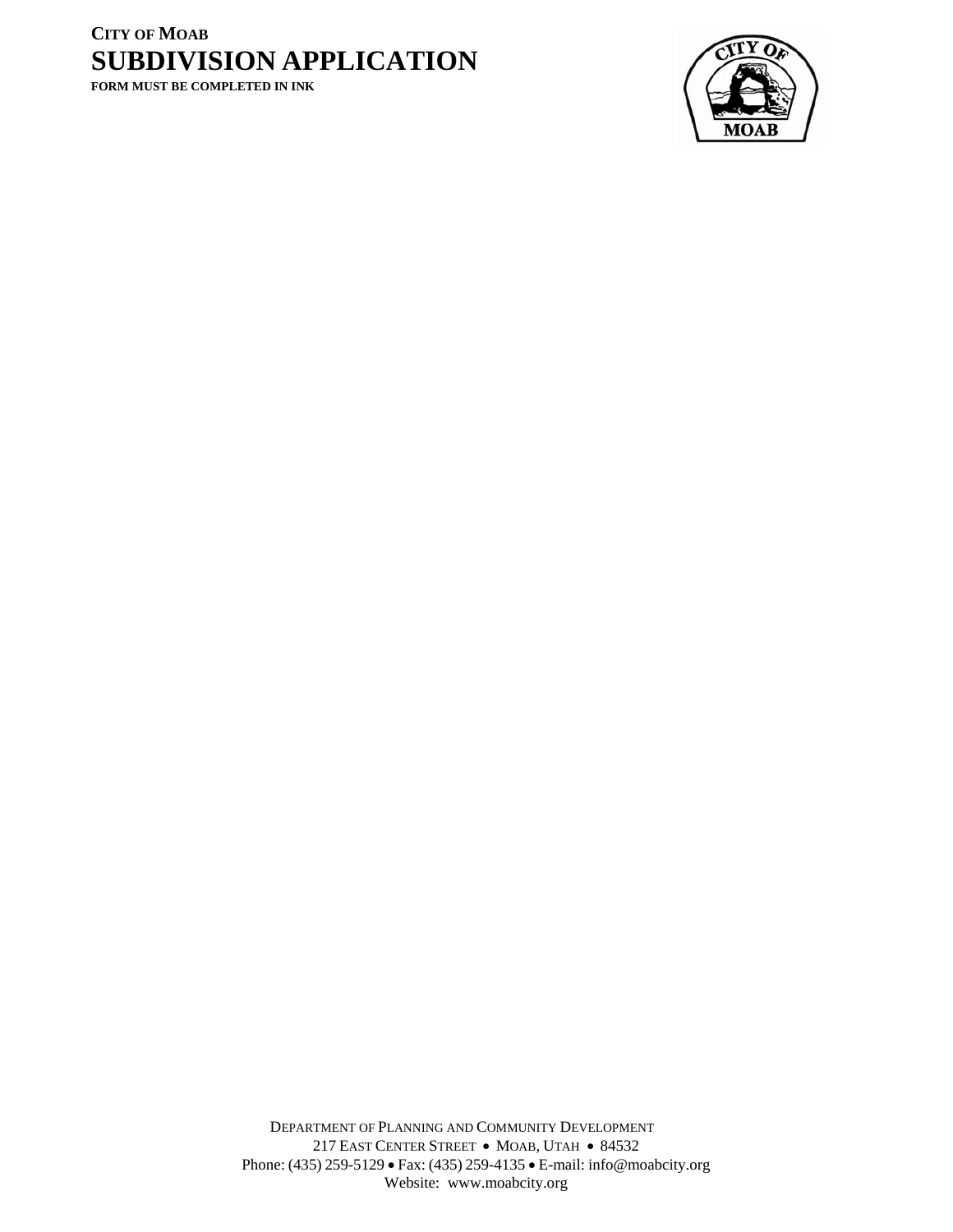**FORM MUST BE COMPLETED IN INK** 



### **FINAL PLAT APPLICATION**

|                          | TO BE FILLED OUT BY APPLICANT                  |
|--------------------------|------------------------------------------------|
| <b>DATE STAMP</b>        | <b>PROJECT NAME</b> (if any):                  |
| <b>FOR CITY USE ONLY</b> | <b>PROJECT STREET ADDRESS</b>                  |
|                          | <b>OR ACCESS STREET:</b>                       |
|                          | <b>FOR CITY USE ONLY</b>                       |
|                          | <b>APPLICATION NUMBER:</b>                     |
|                          | <b>DATE RECEIVED:</b>                          |
|                          | APPLICATION FEE: \$200.00 PLUS \$25.00 PER LOT |
|                          | <b>TREASURER'S RECEIPT NUMBER:</b>             |

*All applications are subject to review by city staff for completeness. Staff will notify the applicant of deficiencies or completeness within fifteen days.* 

|                                               | <b>SUBMITTAL REQUIREMENTS</b>                                                                                                                                                                                                     |
|-----------------------------------------------|-----------------------------------------------------------------------------------------------------------------------------------------------------------------------------------------------------------------------------------|
|                                               | MYLAR FINAL PLAT REQUIRED PRIOR TO CITY COUNCIL REVIEW                                                                                                                                                                            |
| <b>APPLICATION</b>                            | One original (which must contain an original signature of owner/agent)                                                                                                                                                            |
| <b>FULL-SIZE DRAWINGS</b>                     | <b>EIGHT</b> (8) copies of the required drawings must be provided.<br>Drawings <i>must be <math>18" x 24"</math> or</i> $24" x 36"$ in size.                                                                                      |
| <b>REDUCED DRAWINGS</b>                       | TWO (2) copies of the drawings reduced to 8.5" x 11" or $11"$ x 17" must be provided.                                                                                                                                             |
| <b>FEES</b>                                   | Preliminary Plat - \$200.00 plus \$25.00 per lot<br>Final Plat - \$200.00 plus \$25.00 per lot                                                                                                                                    |
| <b>ATTACHED SUBMITTAL</b><br><b>CHECKLIST</b> | Please refer to attached Submittal Checklist for further information.<br><b>Note:</b> when submitting this application, please do not copy or include the Submittal Checklist<br>sheets attached to the back of this application. |

#### **REQUIRED SIGNATURES (sign & date)**

| <b>Public Works Director</b> | <b>Fire Chief</b>             |
|------------------------------|-------------------------------|
| <b>City Engineer</b>         | <b>Building Inspector</b>     |
| <b>City Planner</b>          | <b>Streets Superintendent</b> |
| <b>Zoning Administrator</b>  | Water & Sewer Superintendent  |
| <b>City Manager</b>          | <b>City Recorder</b>          |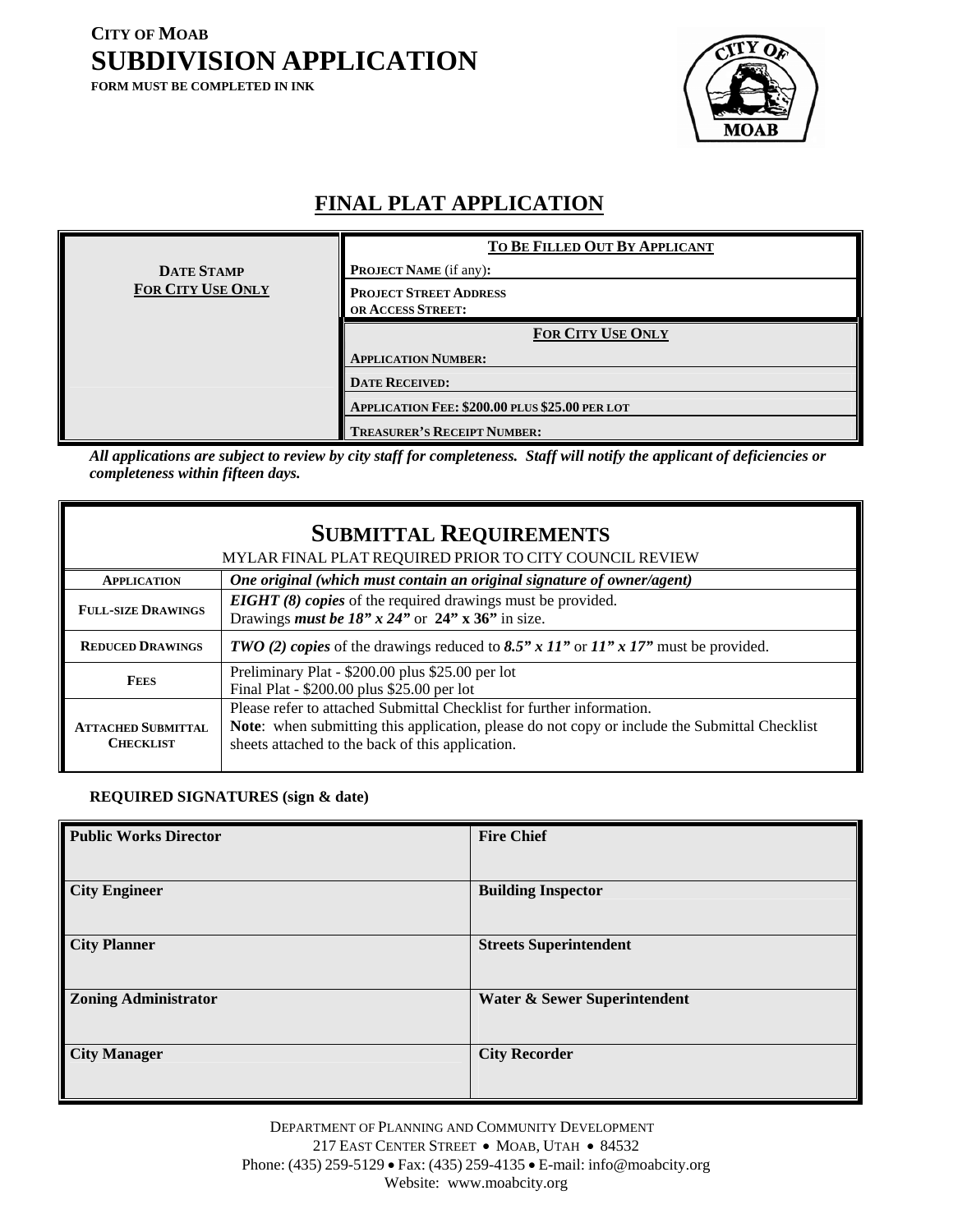**FORM MUST BE COMPLETED IN INK** 



| 4.<br>Address:<br>Phone:     | Name of property owner:                                                                                                                                                                                                                                                                   |           |         |
|------------------------------|-------------------------------------------------------------------------------------------------------------------------------------------------------------------------------------------------------------------------------------------------------------------------------------------|-----------|---------|
|                              |                                                                                                                                                                                                                                                                                           |           |         |
|                              | $\frac{1}{2}$ Fax: $\frac{1}{2}$ Fax: $\frac{1}{2}$ Fax: $\frac{1}{2}$ Fax: $\frac{1}{2}$ Fax: $\frac{1}{2}$ Fax: $\frac{1}{2}$ Fax: $\frac{1}{2}$ Fax: $\frac{1}{2}$ Fax: $\frac{1}{2}$ Fax: $\frac{1}{2}$ Fax: $\frac{1}{2}$ Fax: $\frac{1}{2}$ Fax: $\frac{1}{2}$ Fax: $\frac{1}{2}$ F |           |         |
|                              |                                                                                                                                                                                                                                                                                           |           |         |
|                              | Name of property owner:                                                                                                                                                                                                                                                                   |           |         |
| Address:                     |                                                                                                                                                                                                                                                                                           |           |         |
| Phone:                       | <u>Example 2001 and 2002 and 2003 and 2003 and 2003 and 2003 and 2003 and 2003 and 2003 and 2003 and 2003 and 200</u>                                                                                                                                                                     |           |         |
|                              |                                                                                                                                                                                                                                                                                           |           |         |
|                              | Attach additional owner information if necessary.<br>If the owner(s) of record as shown by the county assessor's office is (are) not the agent,<br>the owner's (owners') signed and notarized authorization(s) must accompany this application.                                           |           |         |
| 5.                           | Applicant or contact person:<br><u> Territoria de la contrada de la contrada de la contrada de la contrada de la contrada de la contrada de la c</u>                                                                                                                                      |           |         |
| Address:                     |                                                                                                                                                                                                                                                                                           |           |         |
| Phone:                       | $\frac{1}{2}$ Fax:                                                                                                                                                                                                                                                                        |           |         |
|                              |                                                                                                                                                                                                                                                                                           |           |         |
| Name of land surveyor:<br>6. |                                                                                                                                                                                                                                                                                           |           |         |
| Address:<br>Phone:           | ,我们也不会有什么。""我们的人,我们也不会有什么?""我们的人,我们也不会有什么?""我们的人,我们也不会有什么?""我们的人,我们也不会有什么?""我们的人<br>$\frac{1}{2}$ Fax:                                                                                                                                                                                    |           |         |
|                              |                                                                                                                                                                                                                                                                                           |           |         |
| Description of proposal:     |                                                                                                                                                                                                                                                                                           |           |         |
|                              |                                                                                                                                                                                                                                                                                           |           |         |
|                              |                                                                                                                                                                                                                                                                                           |           |         |
|                              | 5. Does the property/site contain hillside slopes over 25%?<br>$\Box$ yes                                                                                                                                                                                                                 | $\Box$ no | unknown |

Phone: (435) 259-5129 • Fax: (435) 259-4135 • E-mail: info@moabcity.org

Website: www.moabcity.org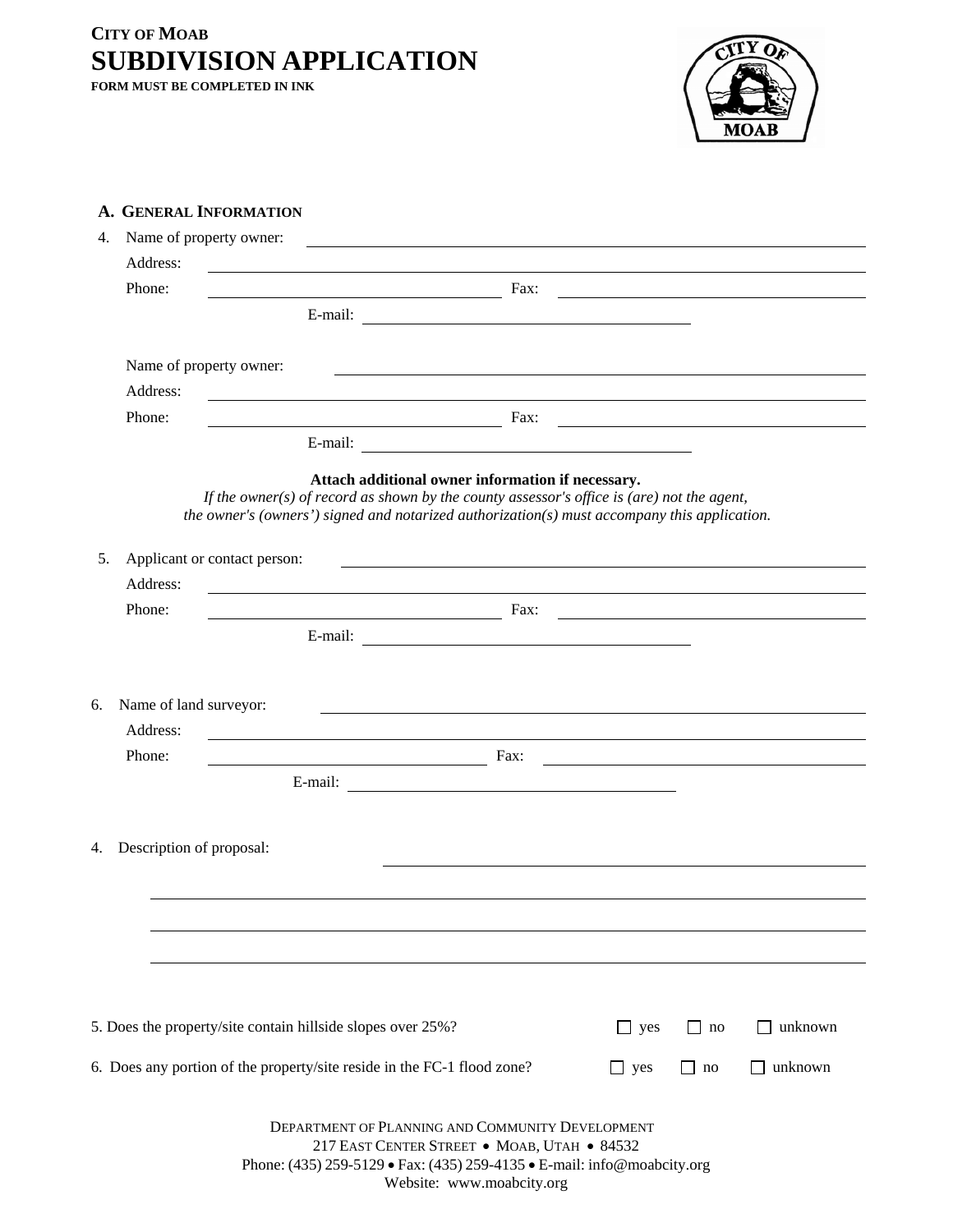| <b>CITY OF MOAB</b><br><b>SUBDIVISION APPLICATION</b><br><b>FORM MUST BE COMPLETED IN INK</b>                                                                                                                                                                                    |            |               |     |
|----------------------------------------------------------------------------------------------------------------------------------------------------------------------------------------------------------------------------------------------------------------------------------|------------|---------------|-----|
| 7. Are any restrictive covenants existing or proposed? (If yes, please attach.)                                                                                                                                                                                                  | $\Box$ yes |               | Ino |
| 8. Are there underlying/overlying agreements on the property?<br>If yes, check as appropriate and provide a copy of the decision document:<br><b>Conditional Use Permit</b><br>Zoning Variance<br><b>Planned Unit Development</b><br>Other:<br>Date of Preliminary Plat Approval | $\Box$ yes | unknown<br>no |     |
| I hereby certify that I have read this application and know the same to be true and correct.                                                                                                                                                                                     |            |               |     |

\*Signature of owner or authorized agent Date

Please Print Name

\*Signature of owner or authorized agent Date

Please Print Name

*\*If signatory is not the owner of record, the attached "Owner/Agent Agreement" must be signed and notarized*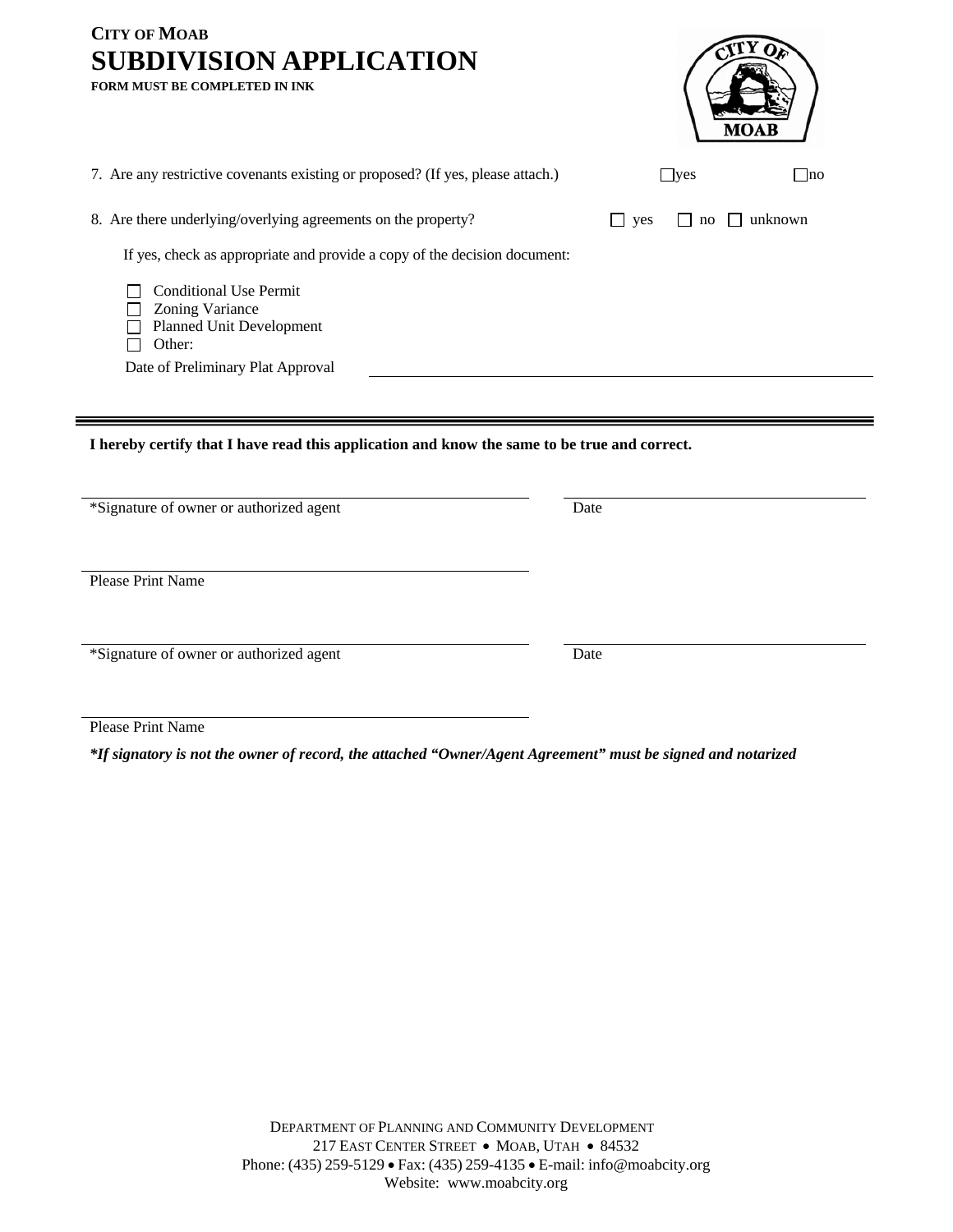

# **SUBDIVISION APPLICATION**

SUPPLEMENTARY INFORMATION

### **SUBMITTAL DOCUMENTS**

A complete application shall include the items listed below (unless waived in writing by the director or project manager):

| Completed application form provided by the city containing the original signatures of all property owners;                            |
|---------------------------------------------------------------------------------------------------------------------------------------|
| Notarized Owner/Applicant agreement <i>signed by all owners</i> in the event the owners designate an agent to act                     |
| in their stead:                                                                                                                       |
| Eight (8) copies of the composite site plan/plat for review, must be $24$ " x $36$ " in size with a minimum scale of<br>$1" = 100'$ . |
|                                                                                                                                       |

Two (2) copies of reduced drawings,  $11$ " x  $17$ " or  $8.5$ " x  $11$ "

 Vicinity map showing the proposed project site and major city streets (map shall, at a minimum, cover the section in which the project is located);

An application fee in the amount of specified by the fee schedule, check made payable to the City of Moab;

Two (2) FINAL MYLAR PLATS must be submitted prior to Moab City Council review;

see FINAL PLAT CHECKLIST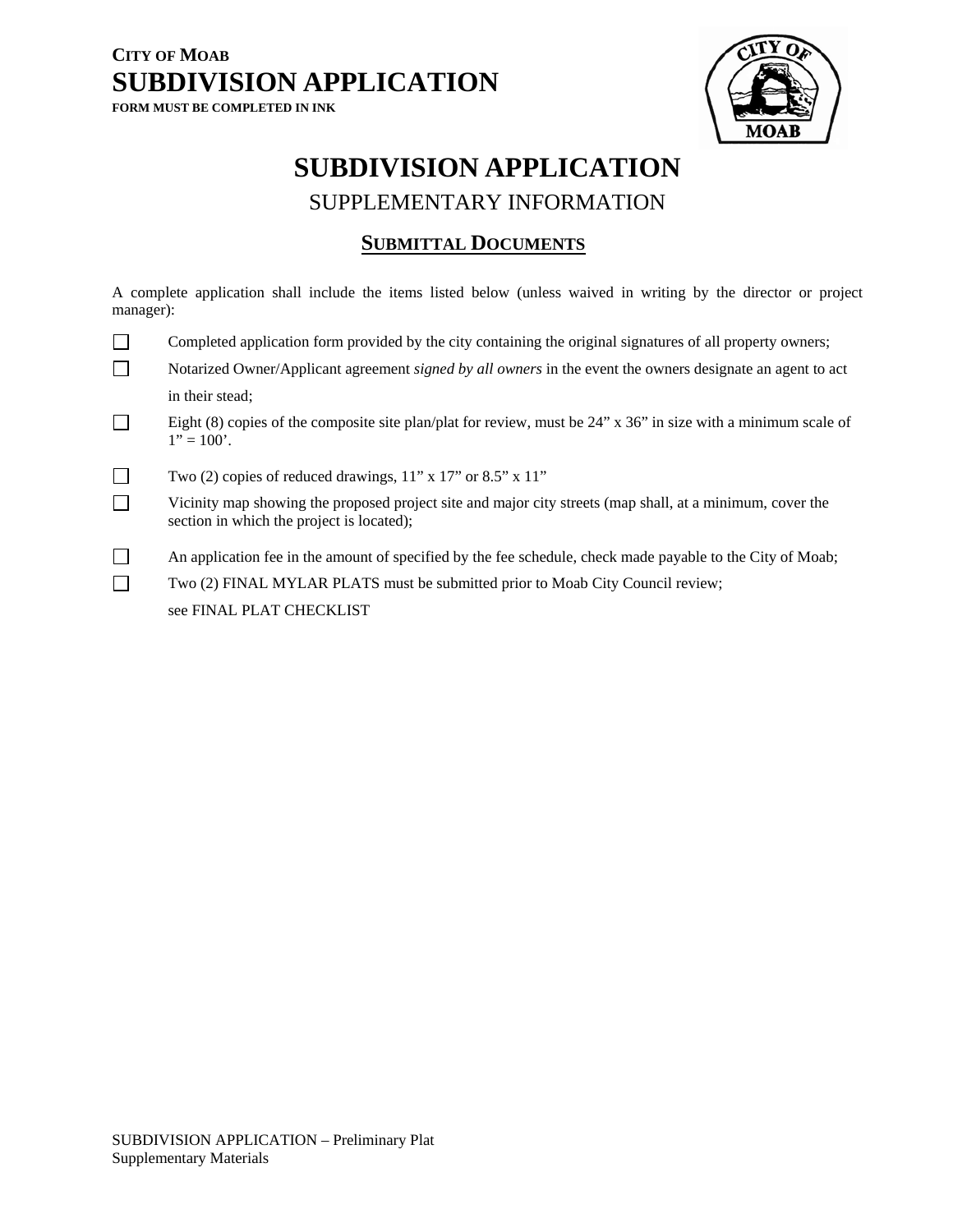

### **FINAL PLAT CHECKLIST**

Final Plat shall be prepared on mylar or tracing linen 24 inches by 36 inches and made with approved waterproof black drawing ink. Final plat must be prepared by Licensed Land Surveyor.

### THE FINAL PLAT SHALL SHOW

|        | Name of subdivision; date of drawing preparation;                                                                                                                                                                                                                                                                                                                                                                                                                                                                                   |
|--------|-------------------------------------------------------------------------------------------------------------------------------------------------------------------------------------------------------------------------------------------------------------------------------------------------------------------------------------------------------------------------------------------------------------------------------------------------------------------------------------------------------------------------------------|
| $\Box$ | Accurate angular and linear dimensions for all lines, angles and curves used to describe boundaries, streets,<br>alleys, easements, areas to be reserved for public use and any other important features                                                                                                                                                                                                                                                                                                                            |
| $\Box$ | An identification system for all lots and blocks and names of streets. Lot lines shall show dimensions in feet<br>and hundredths. Actual house numbers, as assigned by the city engineer, shall be shown.                                                                                                                                                                                                                                                                                                                           |
| $\Box$ | True angles and distances to the nearest established street lines or official monuments, which shall be<br>accurately described on the final plat and shown by appropriate symbols.                                                                                                                                                                                                                                                                                                                                                 |
| $\Box$ | Radii, internal angles, points and curvatures, tangent bearings and the length of all curves.                                                                                                                                                                                                                                                                                                                                                                                                                                       |
|        | The accurate location of all monuments and fire hydrants to be installed shown by the appropriate symbol. All<br>United States, state, city or other official benchmarks, monuments or triangulation stations in or adjacent to the<br>property, shall be preserved in precise position.                                                                                                                                                                                                                                            |
| $\Box$ | Dedicate to the city all streets, highways, and other public lands included in the proposed subdivision.                                                                                                                                                                                                                                                                                                                                                                                                                            |
| $\Box$ | Pipes or other such physical monuments as shall be placed at each lot corner.                                                                                                                                                                                                                                                                                                                                                                                                                                                       |
| $\Box$ | Where it is proposed that streets be constructed on property controlled by a public agent or utility company,<br>approval for the location, improvement and maintenance of such streets be obtained from the public agency or<br>utility company and entered on the final plat in a form approved by the city attorney                                                                                                                                                                                                              |
|        | The final plat shall contain the following:                                                                                                                                                                                                                                                                                                                                                                                                                                                                                         |
|        | A. A registered professional engineer or land surveyors' "Certificate of Survey";<br>B. The owners' "Certificate of Dedication";<br>C. A notary public's "Acknowledgement";<br>D. The city planning commission's "Certificate of Approval";<br>E. The city engineers' "Certificate of Approval";<br>F. The utility supervisors' "Certificate of Approval";<br>G. The city attorney's "Certificate of Approval";<br>H. The city council's "Certificate of Approval";<br>I. Certificate of filing to be completed by county recorder; |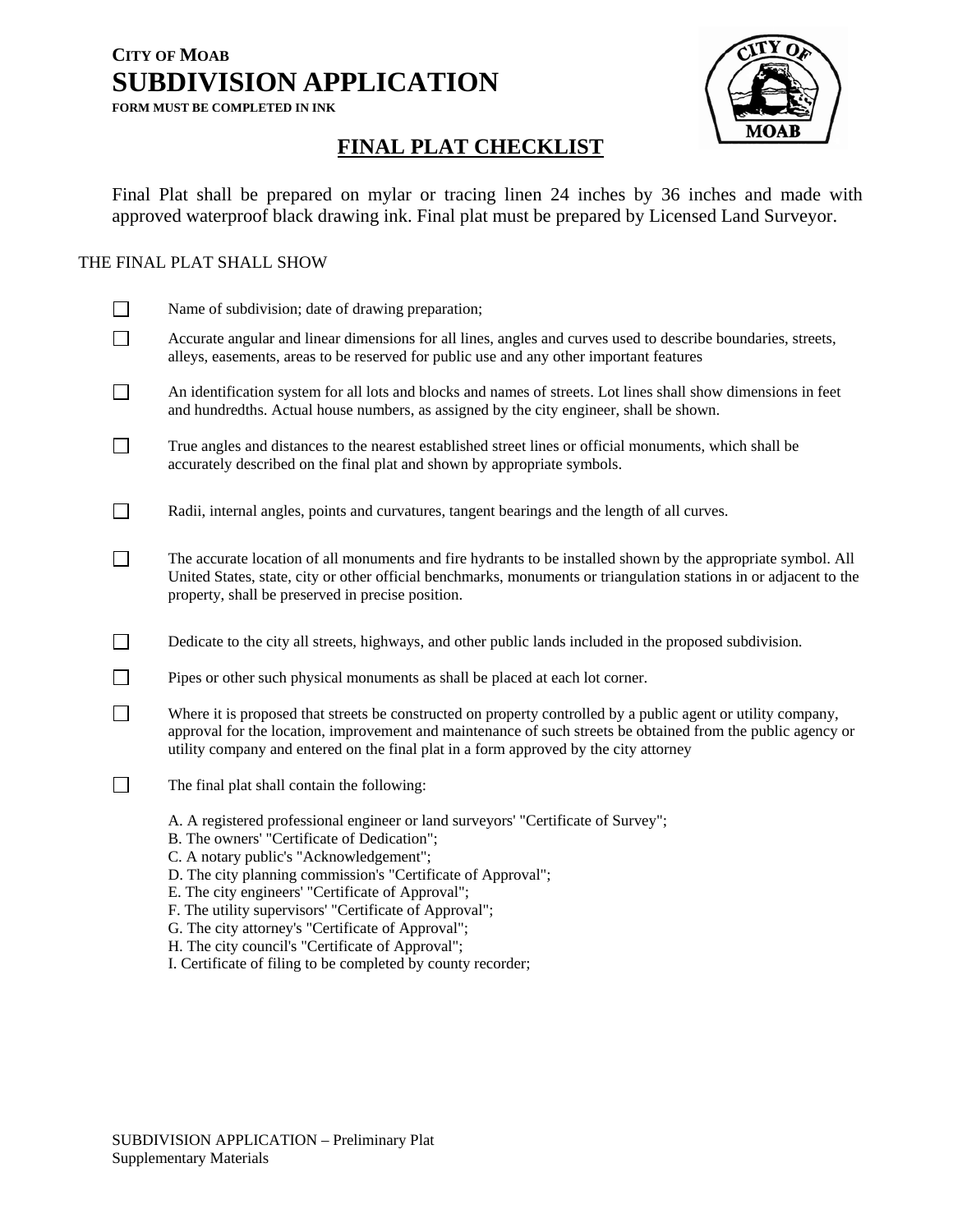### **Required Improvements to be demonstrated in addition to Final Plat**

**Sewer and sewerage facilities:** Where a public sanitary sewer is reasonably accessible (within two hundred feet from the outside boundary of a subdivision), the subdivider shall connect with such sanitary sewer and provide adequate sewer lines accessible to the property line of each lot. The subdivider shall install a wye connection for each lot in the subdivision at the time the sewer main is laid. The sewer line will be stubbed in to all lots of record fronting the street before any paving is installed. When a subdivider is required to make connections to lots not in his subdivisions, the city shall credit the subdivider one hundred fifty dollars per lot. When service is late requested for said lots, the property owner will pay fees as stipulated in Section 13.08.050, Connection fees. Sewer connections and subdivision sewer systems shall be installed in accordance with the city specifications under the direction of the city engineer. Where a public sewer is not reasonably accessible, the subdivider, upon approval of the city council, may either install individual sewer facilities at his expense or require that builders provide such facilities as part of the construction of buildings or structures. Where individual sewerage facilities are to be installed, the city council shall be assured that the sanitary condition of the land will be fully safeguarded.

**Stormwater drainage:** A stormwater drainage system subject to review by the city engineer and the approval of the public works director and city planner, shall be required by the city and e the responsibility of the project applicant. The system shall be separate and independent of the sanitary sewer system. The plans for the drainage system shall be prepared by a licensed engineer. The costs associated for this study shall be the sold responsibility of the project applicant.

**Storm Drainage:** No ditch or canal shall be approved as suitable for the use of storm drainage water without the written permission of the appropriate ditch or canal company or of the water users for such use. No ditch or canal shall be used for stormwater unless adequately improved to handle such water as might be reasonably expected to flow from canal and ditch water, subdivision runoff, and other water expected to reach such canal or ditch. No ditch, canal or other waterway shall be permitted within properly dedicated or to be dedicated for public use.

**Street Improvements:** At least ten days prior to the commencement of construction, the subdivider shall furnish to the city engineer a complete set of construction plans and profiles of all streets, existing and proposed, within the subdivision. The city engineer shall, within a reasonable time not to exceed thirty days from the receipt of the plans, notify the subdivider of approval or disapproval, and in case of disapproval of the reasons therefore. Such plans and profiles shall include:

- A. The designation of limits of work to be done;
- B. The location of the benchmark and its true elevation according to city datum, all profiles to be referred to that datum;
- C. Profiles which indicate the finished and existing grades for each side of the street. Separate profiles, clearly designated, shall be made for each side of the street;
- D. Construction plans which include the details of curb and gutter and street cross-sections, location and elevation of manholes, catchbasins and storm sewers, elevations and location of fire hydrants and any other detail necessary to simplify construction;
- E. Complete data for field layout and office checking;
- F. On curb returns, at least two additional control points for elevation besides those at points of curvature. Control points shall be staked in the field to insure drainage at intersections;
- G. The street address of the project;
- H. Grades of streets shall be as follows:
	- 1. Arterial street: minimum grade 0.5%, maximum grade 5.0%,
	- 2. Collector street: minimum grade 0.5%, maximum grade 7.0%,
	- 3. Minor street: minimum grade 0.5%, maximum grade 12.0%;
- I. All streets within the city shall be improved with pavements bounded by integral concrete curbs and gutters to an overall width in accordance with the standards, rules and regulations adopted by the city council;
- J. Pavements shall be constructed in accordance with the requirements of the standards, rules and regulations adopted by the city council;
- K. All curbs and gutters on all streets shall be concrete of the standard high-back-type unit, not less than two feet, six inches in overall width, and not less than seven inches thick where the curb abuts the street pavement;

SUBDIVISION APPLICATION – Preliminary Plat Supplementary Materials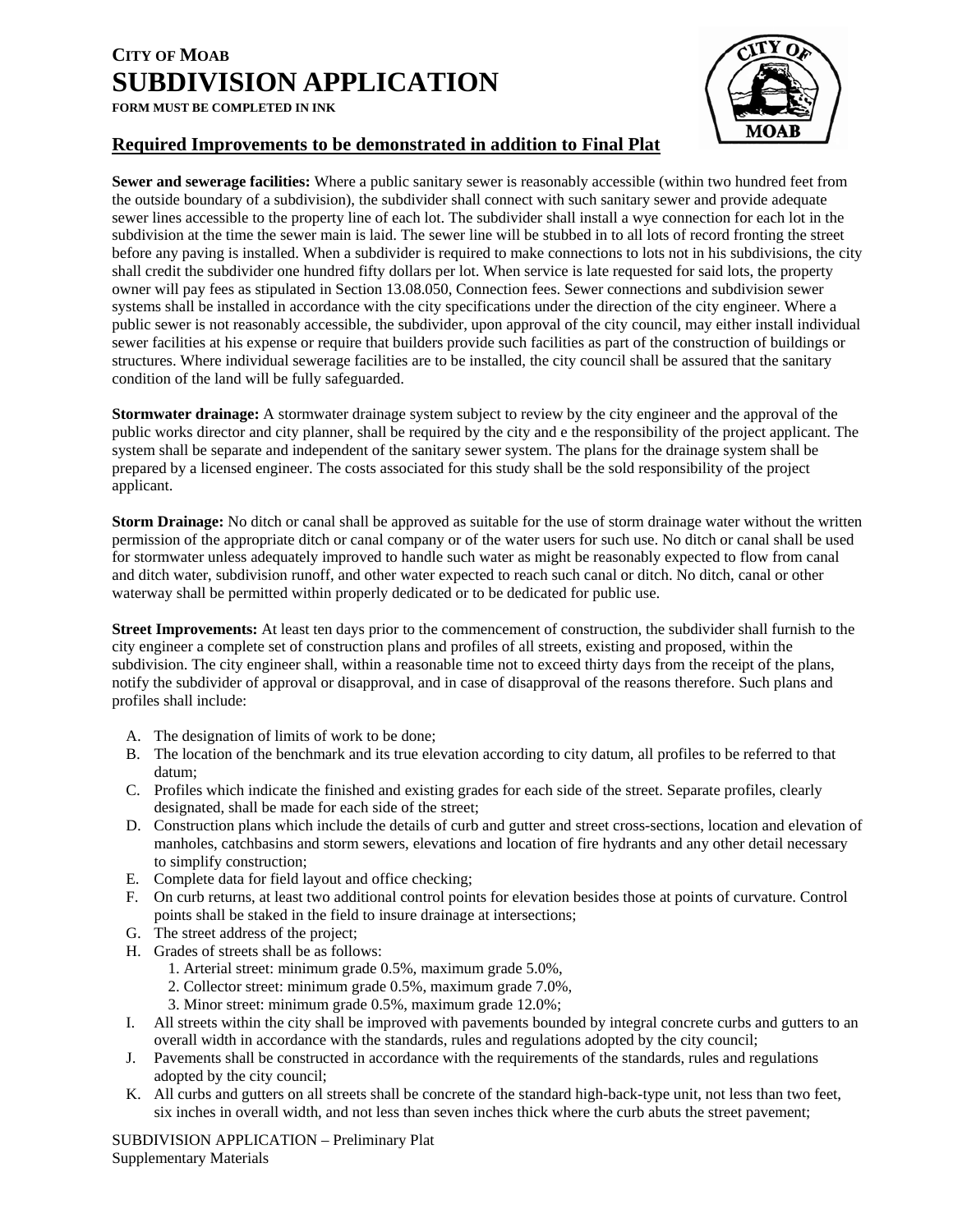

- - L. Stormwater inlets and catchbasins shall be provided within the roadway improvements at points specified by the city engineer;
	- M. All curb corners shall have a radius of not less than twenty-four feet and at intersections involving collector or major streets of not less than twenty-five feet. However, if in the opinion of the city engineer, a smaller radius would suffice, he may grant an exception therefrom;
	- N. The arrangement of streets in new subdivisions shall make provision for the continuation of the existing streets in adjoining areas and shall provide access to unsubdivided adjoining areas insofar as such continuation or access shall be deemed necessary by the planning commission. New streets must connect with existing public streets;
	- O. Minor streets shall approach the arterial or collector streets at an angle of not less than eighty degrees;
	- P. Fire hydrants shall be installed in all subdivisions in accordance with the regulations of the fire department;
	- Q. Street lights shall be installed in all subdivisions in the number and location specified by the city. Installation shall be in accordance with the regulations of the power company;
	- R. Open ditches or canals shall not be allowed within or adjoining a subdivision except along rear or side lot lines. The subdivider shall work with the irrigation, drainage or ditch companies as to:

 1. Methods of covering, realigning or eliminating ditches or canals within or adjoining the subdivision,

- 2. The size of pipe and culverts required,
- 3. The responsibility for the periodic inspection, cleaning and maintenance of such ditches,

pipes and culverts. In cases where canals or ditches cross public roads or proposed public roads, specifications and grades for pipe or culvert must be approved by the city engineer;

- S. The subdivider shall install a six-foot, nonclimbable chain-link fence, or its equivalent along all open ditches, canals or waterways, nonaccess streets, open reservoirs or bodies of water, and other such features of potentially hazardous nature, on crossing or contiguous to the property being subdivided, except on those features which the planning commission shall determine would not be a hazard to life, or where the conforming structure would not create a hazard to the safety of the public;
- T. The subdivider shall install curbs, gutter, and sidewalks on existing and proposed streets in all subdivisions, including on the rear of such lots as back on arterial streets when the planning commission determines that pedestrian access along said arterial street is necessary;
- U. Street name signs, conforming to the design and specifications and in the number provided by the standards, rules and regulations of the city, shall be provided by the developer at all street intersections. Installation shall be made by the developer and inspected by the city.

#### **Performance Bonds:**

After final approval but before recordation of the final plat, the developer must complete all improvements required in the subdivision agreement with the city **or** in lieu thereof, the subdivider may guarantee the installation thereof with a bond and sureties guaranteeing the standards of improvements. The bond shall be approved by the city council and the city attorney.

1. The subdivider may furnish and file with the city council a bond in an amount equal to one and one-half times the cost of the improvements not previously installed as determined by the city engineer to assure the installation of such improvements within a two-year period. The bond will be guaranteed by a collateral pledge of property, tangible or intangible, satisfactory to the city council and the city attorney.

2. The subdivider may deposit in escrow with an escrow holder approved by the city council an amount of money equal to one and one-half times the cost of the improvements not previously installed as determined by the city engineer to assure the installation of such improvements within a two-year period or, if otherwise provided by the city council, a shorter or longer period. The escrow agreement aforesaid shall be approved by the city council and the city attorney.

Whenever the subdivider develops a subdivision a portion at a time, such development shall be in an orderly manner and in such a way that the required improvements will be continuous and all of the improvements will be made available for the full, effective and practical use and enjoyment thereof by the lessees or grantees of any of the lands subdivided within the time herein before specified.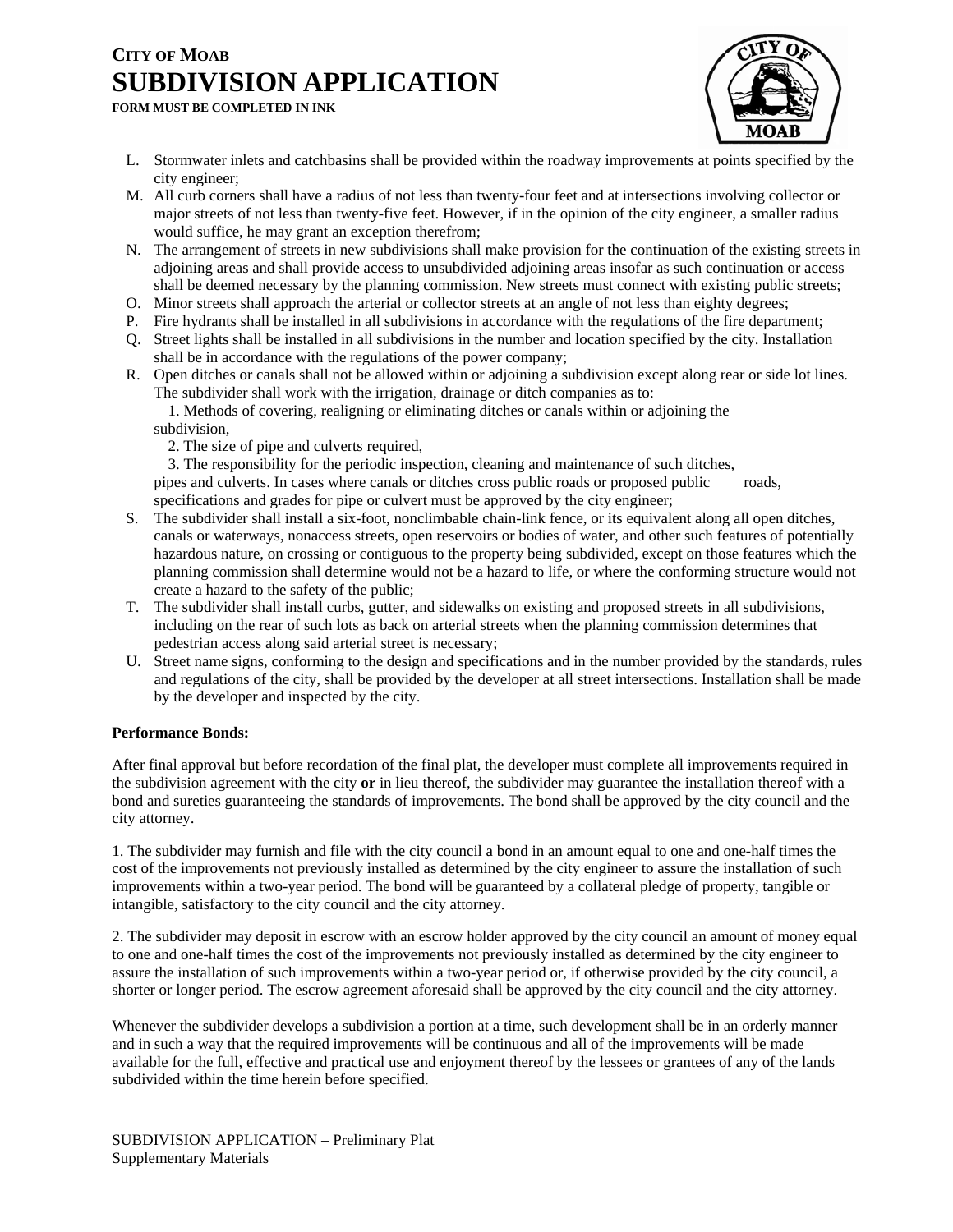

### **INFORMATION TO BE ON DRAWINGS FOR REVIEW**

- **A. IDENTIFICATION INFORMATION** (to be included on each page of each drawing):
	- □ name of proposed project;
	- $\Box$  name, address, phone and fax numbers and e-mail address of whomever prepared the drawing;
	- $\Box$  date of drawing preparation;
	- □ north arrow;
	- graphic scale (minimum scale:  $1" = 100$ );  $\Box$
	- quarter section, section, township and range of the proposed project; and  $\Box$
	- page numbers and total number of pages.  $\Box$

#### **B. DRAWING CONTENT**

- $\Box$  name, address, phone and fax numbers and e-mail address of property owner and applicant;
- $\Box$  assessor's account number(s) of parcel(s) included within the proposed project;
- $\Box$  legal description of the property included within the proposed project;
- $\Box$  total area of the proposed project;
- $\Box$  zoning designation(s) of parcels included within the proposed project;
- $\Box$  proposed home site areas and/or lots;
- $\Box$  contours at a maximum interval of five feet;
- $\Box$  location of all existing structures, wells (including well protection areas) and other improvements located on the subject property or within 100 feet of the subject property;
- $\Box$  location, name and width of all existing and proposed streets, roads, bicycle paths or lanes, trails, easements, greenways, and/or open spaces located on the subject property or within 100 feet of the project;
- $\Box$  existing land use(s) on the subject property or within 150 feet of the subject property;
- $\Box$  all streams, wetlands, drainage ways within 150 feet of the proposed project;
- $\Box$  type of vegetation (i.e.: wooded, meadow, cleared, wetland, etc.) on or within 150 feet of the subject property;
- $\Box$  location of all slopes steeper than 25%
- $\Box$  location and area of proposed or existing open space and/or conservation easements (if applicable);
- $\Box$  if phasing of the project is proposed, show the proposed phase boundaries.